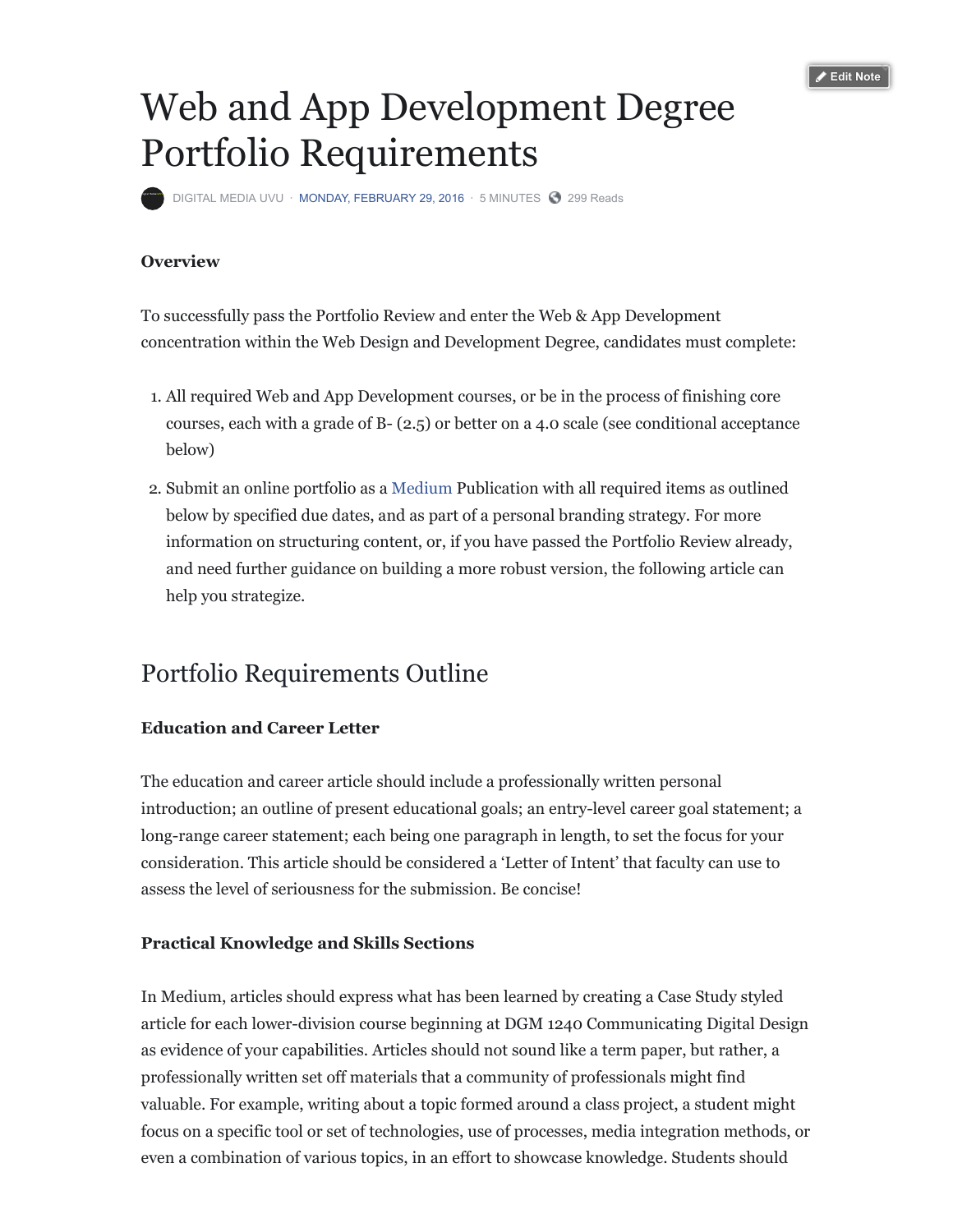infuse their knowledge by answering points such as...why this knowledge is important; provide visuals that support and validate specific capabilities on design or development; what specific problem was resolved and how it was done; why the final product is exemplary; and possibly provide a link to each functional project so faculty, or even a potential employer, can interact and experience the final product.

[Medium Case Study Example > Building Seamless iBook Backgrounds for Better UX](https://shrtm.nu/C7pW?fbclid=IwAR0zh09d9ap-NnLEsV6ukrDcXWowqaBNOi4Y8l9d9_sQvTUffM2f00KoAiY) **Experiences** 

Medium Publications for Portfolios > [Rethink your Portfolio Design](https://medium.com/portfolio-principles?fbclid=IwAR3NgFZF4YOSydeSFWgV561PpuDPbbBGh8sdAKVQaJC9lZaUZWZyv-2uRfA)

Portfolio Resources on Flipboard > Digital Media's [Portfolio Review Magazine](https://l.facebook.com/l.php?u=https%3A%2F%2Fflipboard.com%2F%40digitalmediauvu%2Fweb-design-%2526-dev-%7E-portfolio-review-3k6eoa3ry%3Ffbclid%3DIwAR2JFH2rwiP99ijfkLjSxzs7woPCFyla2vmENYUdDRrrIAJzGXZCwLWtCN0&h=AT0fgrM5JR24_2nXNvC4nSmP8UuJIufxW-lvveXeLMB6KaTTdZnxKyHz8t1J0tpyETGQhGiabdant4dU2gwO13L1CJQ-4Jyu6Vzpe1zJCnikSfjg78UuBMQwcceQRK-8p6I)

Medium Portfolio Development > [Medium Shortcut Cheat Sheet](https://help.medium.com/hc/en-us/articles/214672207-Keyboard-shortcuts?fbclid=IwAR2WtCstySuzAd_oXeD_nfFxQyru9lwPvjbj4ydG36E_jN45r3PQTPXG8xw)

Medium Support > [Publication Help Center](https://l.facebook.com/l.php?u=https%3A%2F%2Fhelp.medium.com%2Fhc%2Fen-us%3Ffbclid%3DIwAR0uYv6mPCChuLP8z-YJuvDeekcI6etcI7NKdknHZmoclLHB_AP_z7kWI6c&h=AT20Me2A3RTVAOcJ9hNGXF9V2soGxxKjp8MzIoOxgDz5MGfoCHA5mbfnfkbo2GID0Sbzjr_6UKjtljMQ09hbt0JJErUs3P4-PO5Xhvc4XVrR04jISYGDM8QyFrkFuF0WGX8)

IMPORTANT: Use only creative names for Medium article titles. Do not use course numbers! Moreover, write each article for a broad audience in the UX/Interaction Design community specifically; meaning, articles should be a valuable reading experience, not a generalized rehash of a project, but an educational read meant to help others learn something of importance. Lastly, take the time to review current job postings on [AuthenticJobs.com](https://l.facebook.com/l.php?u=https%3A%2F%2Fauthenticjobs.com%2F%3Ffbclid%3DIwAR0uVMICRmnCynH5qGyucqDuLeyYs8gugVFGXb-1IZmyvrF14tuZtLDfDGA&h=AT32T1YQEc2P6zIpAmqoEkD3xbGI3xTcP7pOfrkXKMuEveZ4SNT6LN4QNwANdx9OSvxkRNTvN26yqp1sNi4ustiEuzYNu83sQ7guEvbP_1x9IspNYJrcaNo-eM27qUZMhOg) or other source and focus on key terms, processes, and technologies that are being sought in the industry. Here are some possible article title influencers to help students devise a strategy.

Section One: Methods and Process Articles

- Interaction Design Concepts in UI Development (DGM2240)
- Digital Design Processes are Not Stupid (DGM2250)
- Interactive Data Visualization Charts That Scream 'Use Me!' (DGM2271)
- Why Sketch App is My Go–To Tool for Creative Design? (Extra Curricular Work)

Section Two: Design and Development Articles

- Design Patterns and the Art of Consistency (Any Course)
- Image Compression Techniques That Make You Look Like a Genius! (DGM2341)
- Immersive Experiences are Critical to Engaging Participants (DGM2260)
- Interactive Advertisements Can Change a Readers Mind (DGM2270)
- Integrating 'Interactive Objects' into Productions to Increase Engagement (DGM2280)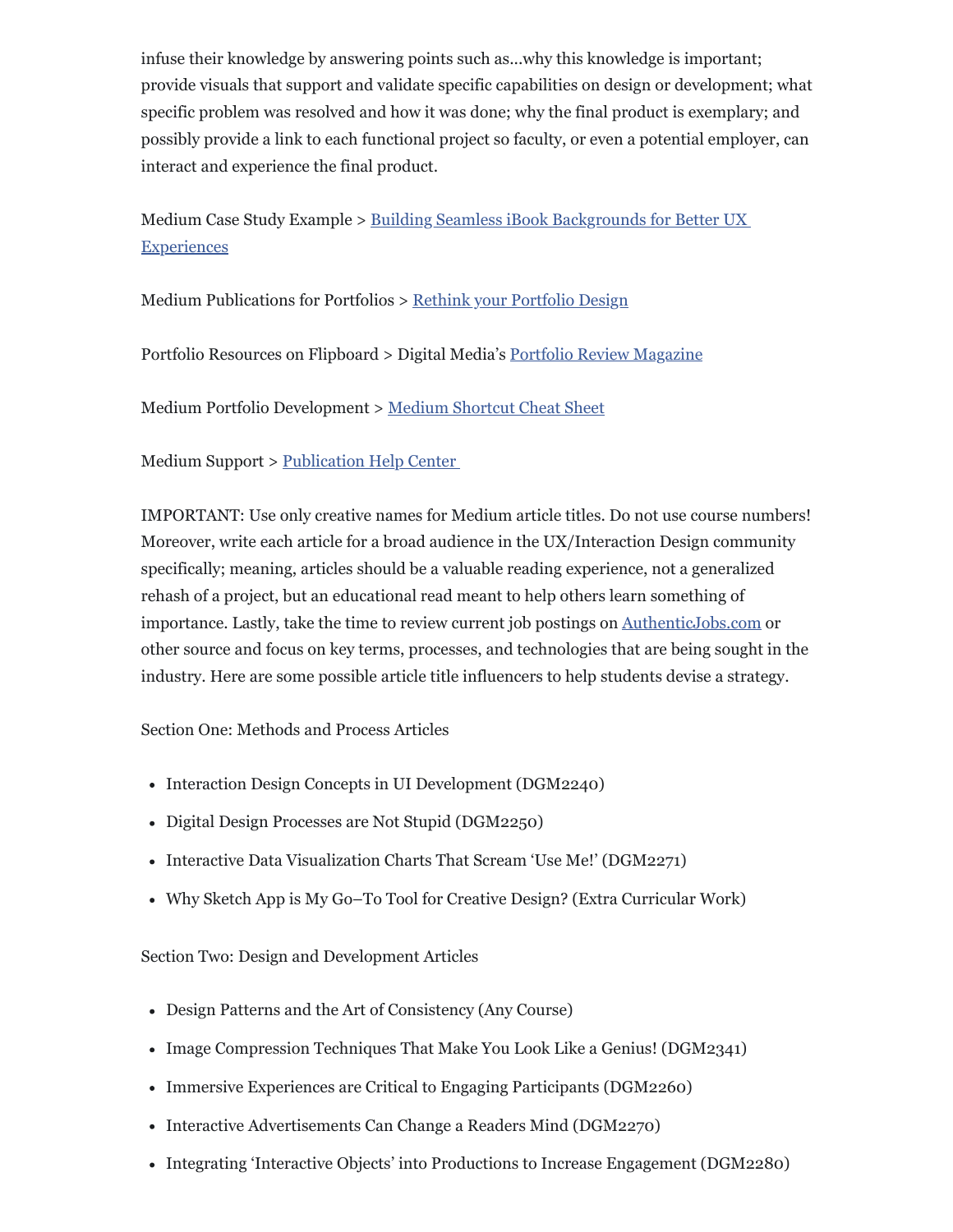Preparing for an Internship in Digital Product Design (Extra Curricular Work)

At the end of each article, use the following statement, using your own information, to ensure faculty can identify the course and project affiliation.John Doe is a student in the Digital Media program at Utah Valley University, Orem Utah, studying Interaction & Design. The following article relates to (X Project) in the (DGM XXXX Course) and representative of the skills learned.

# **Student Medium Article/Publication Examples**

[Brittany Keller](https://medium.com/brittanykeller?fbclid=IwAR2LUr1H6s8TOfhWJjJ6kRAPo9OM6OnA8Zey8xuLdZr-VV1xpG6GPPz36H0) | [Caden Damiano](https://l.facebook.com/l.php?u=https%3A%2F%2Fmedium.com%2Ffrom-the-desktop-of-caden-damiano%3Ffbclid%3DIwAR3r71N8bB8kZJzKy9RxP-LqVwJ33kSqZzi4danYSLHLex54EHHNZhejEzs&h=AT2uLU76LLSORDLn27o3ciSvVaN8pTn_h30aqGe-AF2KV9cXLJ17_Aw96FcrbsRChAIUNaFhRmpNe8uzY2Z0Jvgw1hj_PrzrbAdmgE_qvM5LQvzgT2sI1RNvtzxqTyRSfcg) | [Jackson Lloyd](https://l.facebook.com/l.php?u=https%3A%2F%2Fmedium.com%2Fportfolio-jackson-lloyd%3Ffbclid%3DIwAR0rPH_S1Pit1V5_S1kG9sF4f4ST0pccImO5DhPUCf5gxNAk2tEn8QypKB4&h=AT2WblbqJjS6d3HZBJTVWhb63ghFEOzH3TjaYR6JMfgj06DHi2CuEw-BA110HgMrv7FzhkdlvFvoknyEywPmS9uzvXM0qkcytdBHWv5be1Gqt95EuL5hrytNMRIx3X6tj3R8kDHAmiljyzOI) | [Heather Wright](https://l.facebook.com/l.php?u=https%3A%2F%2Fmedium.com%2Fheather-wright%3Ffbclid%3DIwAR1j-1HNMEJ3OZI_05hqnqJCdwmWePVJzRD6KoxUob58IdE1bd-v5soeRUs&h=AT3tFpbhAfmFv8GKe_6s5lC3jp8wsURatOQQuBdtKbZGrOW7mHeCDPw7b8bAJOhrLcPPn9GGtyjJmrc8OZN-ejfJDaJ4gcLwS8wbOJ6NWjqVBdnTPnR5KVd1hvP2eHxHgtU) | [Jonah Stowe](https://l.facebook.com/l.php?u=https%3A%2F%2Fmedium.com%2Fendori-design-jonah-stowe%3Ffbclid%3DIwAR1-Qpof9Du43f75RMFh2S2ZP0UI2zBlbZVrRPti1MR-QMbjTegrzmHHJuw&h=AT0oUbb0KpjKO_8P2GAMjz0RROS-0gdhtOmZR88afcKe237bTZkhBnAXGVCln-VdzSoYi7uGLUgUJiNE2gXMrjBnlAjQ_1isKt1TZS0ZHShZpJ2DqfV-qK8Aeu5NFSD8OmQ)

Industry > [Cofolio Examples](https://l.facebook.com/l.php?u=http%3A%2F%2Fcofolios.com%2F%3Ffbclid%3DIwAR2i0EhlMS8qDig--NabnLB6JFxn_4Gyq-hR2qv7RO75UDGzGiEtOgXNHw8%23modal-close&h=AT2qKaB223WBVVY4-JPny-V1_R3ODEknk__lhx26B4gQQQ1DqycsbdZ3Bv2ASIvnbEhroxUGllDHga0Lxsj7o2zIKgvhSlXTunLMfkBIOd3CcaXoraPNJDNyumDYE6FsgRI)

### **Résumé / CV Article**

A separate Medium article should be written to showcase a personal résumé/CV and placed in Medium according to a personalized structure. This should have been completed in DGM 1240. We also recommend that students work with the Student Career Center to organize a résumé and use these links [Help Wanted](https://l.facebook.com/l.php?u=https%3A%2F%2Fwww.interaction-design.org%2Fliterature%2Farticle%2Ftips-for-writing-a-cv-for-a-ux-job-application%3Ffbclid%3DIwAR1MaBP0kOvttYVE177P33O2ioSQIITJOXzNmJUNK40HmvXypIPn5gSlVPo&h=AT1EOqIFeLh7-iZIo0M_G8qUI7VrIXLYJpUeXrMwrPUxtLuZ73sAQSL6VcWCwcJc-qth8E6b5OROZMbdehFXU5JTlG-iJKbExPn-DxgVL8WR3bEWg40IERgE5aGQdAH1kaM) - [UXBeginner](https://l.facebook.com/l.php?u=http%3A%2F%2Fwww.uxbeginner.com%2Fcomplete-guide-to-ux-resumes-and-a-free-template%2F%3Ffbclid%3DIwAR0vz47-2I8GEFdQ-dthsTZY1rVRKPtgCb1RTcL13WWnQGvKG7pY6zBljzw&h=AT0O2dVXfICPyWmSR-Oe0fPOlpFtXRD67yx7wBzYX2attZKp0MmAR9Un3ybktBr2zyefuA4gEM696_oVWGDISL5muULNma3qhkLI-YXLoZSwZriOCwJfVPw6_oQzQo7eT4s) - [UsabilityCounts](https://l.facebook.com/l.php?u=http%3A%2F%2Fwww.usabilitycounts.com%2F2012%2F01%2F04%2Fhow-to-write-a-great-user-experience-resume%2F%3Ffbclid%3DIwAR2QNby3hpmWwjtp2pPSZh-ThjGiI61iJAatR1QfGerDIsmINgpDWbTnyg4&h=AT38yHFPtG9lLY_FaIiTv7wa9SyHf6TWSBoHQfRiErbs0wYA4p6hst6sGHStg_KL85WUZ3YVR6CcybamW04n0am_kBdO3Jag8Ao6enNLSMUQarYPoXjyGLzVEwQCvoiyMJo) - [Monster](https://l.facebook.com/l.php?u=https%3A%2F%2Fwww.monster.com%2Fcareer-advice%2Farticle%2Fsample-resume-UX-designer-entry-level%3Ffbclid%3DIwAR1UZkJaOFMU3BGjYwp5HqQpA3pUV2Ydu4ugqvsOOc3EjoDjXJ0Q4Ld-3a0&h=AT26ErpgUgJb7FmCGqBB-3KBGjoVx9snNkj620ZbItaTn95-uiKUV3KVanmEmMXCgxXpRJkAXGBMbD_O52DoxHdK8PXSI0RKJVManW8OiUH3jgdEHb6fsa_SWl4i3DwuBCKTv1WsMyggDsIF) - to craft their document(s). The résumé should be updated frequently, and reflect UX/Interaction Design / [Digital Product Design](https://l.facebook.com/l.php?u=https%3A%2F%2Fblogs.adobe.com%2Fcreativecloud%2Fthe-evolution-of-uiux-designers-into-product-designers%2F%3Ffbclid%3DIwAR1iHEy3R99_tx0dOEj_JB_uxXR3GZYuJKcTlR3ACbi7TSv-c6I8JUOexOM&h=AT0p_SZOOTyKsyK7UCJ_524UH35tIy9bVDZnoL0J9Qkppd_Vof7GG2e4grFjBvt6ZZN0EQGAtuT3nMQNeUD4PIwCKqTOo3xgfy6d0Ae-tknurk-q5culvrZwFq4bxxSywww) experiences. Lastly, a link to a PDF version should be provided in the article for potential employers to download.

### **Extra Curricular Work**

Students must demonstrate a sufficient quantity and quality of extra-curricular activities in the Interaction and Design (UX/Interaction Design) field through voluntary immersion. This would include submission of UX Design-based Web sites, mobile Apps, or immersive/adaptive projects with supporting documentation (e.g. not as part of a class), and most importantly an emphasis on Digital Product Design and Development. It is recommended that extra curricular projects be solo-produced; however, if not, grouporiginated materials must be accompanied by a detailed description of the process and the student's role in the project.

### **Social Media**

Students are required to provide links and evidence of their social media presence as part of their portfolio strategy. How do you use these platforms to network, show/share work, and stay informed? Specific focus will be placed on the use of Instagram, Twitter, and Flipboard, but also may include [Dribble](https://l.facebook.com/l.php?u=https%3A%2F%2Fdribbble.com%2F%3Ffbclid%3DIwAR1VULen1TiseZdoBEEq3J8aOxo8PilQ7yW4_ekcZOV9-xLA_8XehsWGpkU&h=AT0l6usd6KOgdt4eSs2igRKgITt431ReFqyoH5ih0l1k2p_jOfGr_uaHetRgEfr39l8sXncZXDuuj-lkA_YfaBbi33H5wOD74gDWMl7ayizGoghFq8GGKt-XL8Vb2J2WY1c) or [Behance](https://l.facebook.com/l.php?u=https%3A%2F%2Fwww.behance.net%2F%3Ffbclid%3DIwAR3QLzK2II-SmsIcXH8sBgfl_XOs1H8VgdSV-2NhmfsiDaXylhhREjaDEw4&h=AT2U5T4ufHrNQqCEkNQauhlk_WsTtDTZ8LIuPp18lkSl10RO8kPpDvjLzPUcn80PNsflZDxKy5FtCVPV9wHilg3O6OTN_7PKD_g9DjqRobzTs7WEy3UUDY8MhyjZOvsJ46Y) as well. Integrate these options into Medium and personal branding materials as begun in DGM 1240. Social media is not purely social, it is a